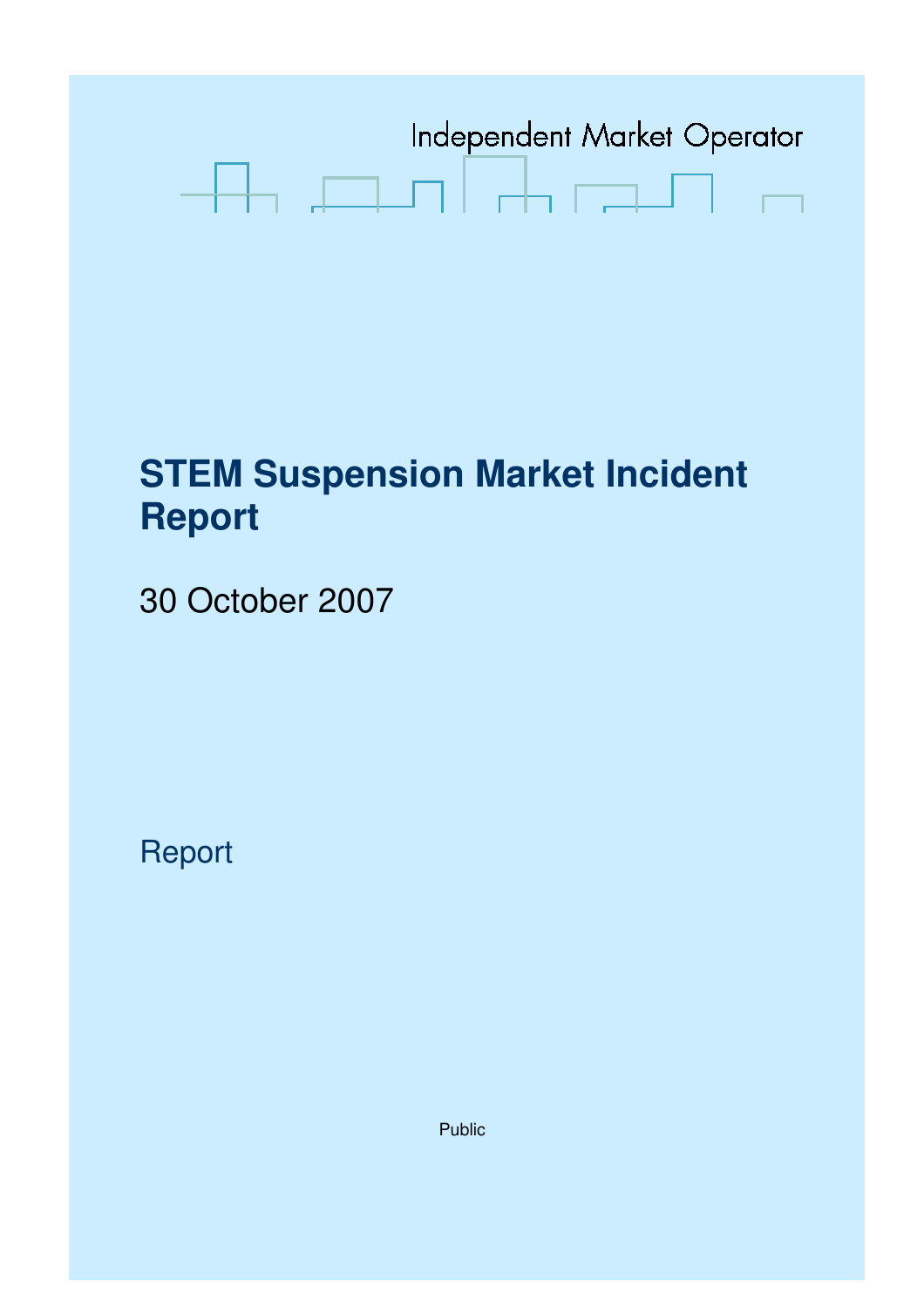#### **CONTENTS**

| 4.3. |  |
|------|--|
|      |  |
|      |  |

#### **Independent Market Operator**

Level 22, The Forrest Centre 221 St George's Terrace, Perth WA 6000 PO Box 7096, Cloisters Square, Perth WA 6850 Tel. (08) 9254 4300 Fax. (08) 9254 4399 Email: imo@imowa.com.au Website: www.imowa.com.au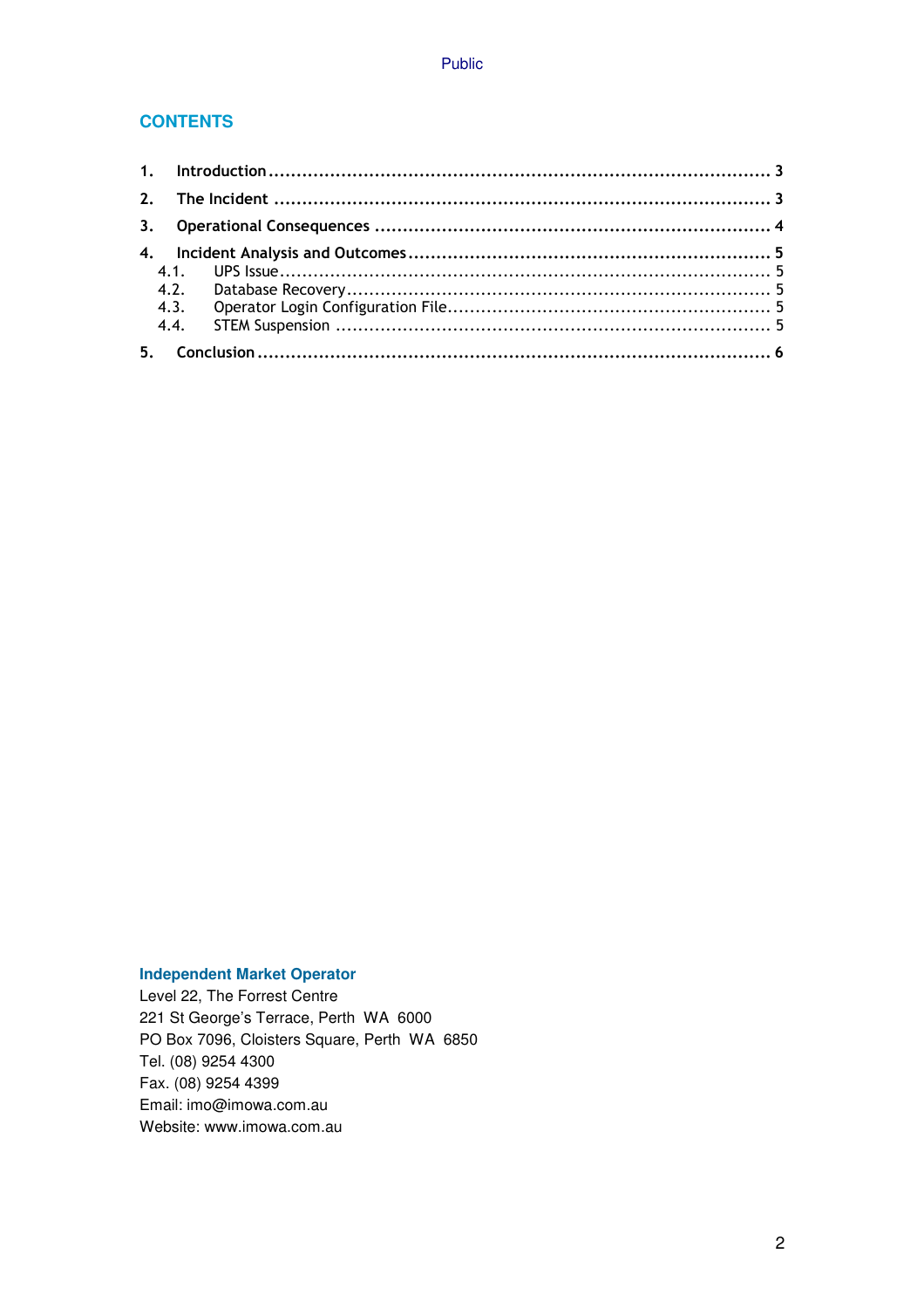# **1. Introduction**

On 29 October 2007 a fire at the IMO market systems production site led to an attempted failover to the IMO backup site. However, due to the critical time at which this failover was required, and issues with operation at the backup site, the STEM was suspended for Trading Day 30 October 2007. The purpose of this report is to:

- Discuss the consequences of the fire at the production site;
- Discuss the operation steps taken; and
- Explain the backup site issues encountered and resolution.

As the market operates in Western Standard Time (WST), all references to time in this report are WST. (Daylight saving had commenced a day earlier than this incident on 28 October.)

# **2. The Incident**

The IMO production market systems operate out of a computer room at the Department of Treasury and Finance (DTF). These market systems are provided secure power through an Uninterruptible Power Supply (UPS) owned by DTF.

For fire protection, the computer room is monitored by a "Very Early Smoke Detection Apparatus" (VESDA). The pipes that feed the sprinklers in the room are normally uncharged (dry). When the VESDA detects smoke in the room it will charge the sprinkler pipes with water and cut all electrical power to the computer rooms. From this point the sprinklers will only come on if the heat from the fire is sufficient to release the sprinkler nozzles.

In the early morning hours of Monday 29 October there was a small electrical fire caused by a fault within the UPS unit. This fire produced sufficient smoke to trigger the VESDA, cutting power to the computer room and charging the sprinkler pipes with water. The VESDA also triggered an alarm with the Fire Brigade and an external security company, who then notified DTF staff. The burnt out UPS circuitry is pictured alongside.



When DTF staff attended the site, the Fire Brigade had gained entry and ensured the safety of the building. There was still no power to the computer room and DTF contacted one of their external service providers to disconnect and replace the UPS. As the fire had been contained within the UPS there had been insufficient heat to trigger the sprinkler nozzles.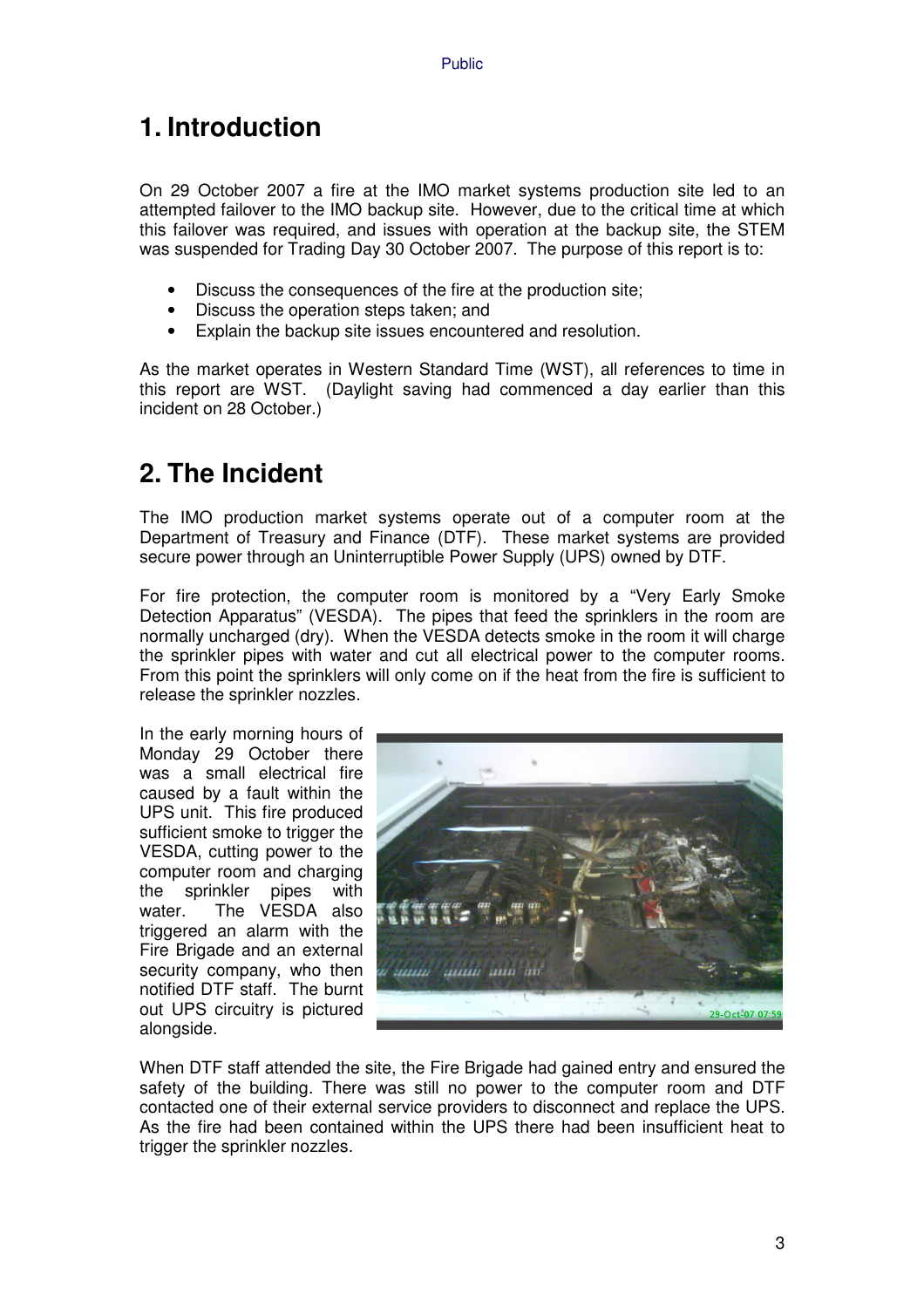### **3. Operational Consequences**

When it was found that the Market Systems were inoperable at the commencement of the operations shift, IMO staff inspected the computer room to investigate. It was discovered that there had been a leak in the sprinkler pipes triggered when the VESDA had charged the pipes and large quantities of water were found under the false floor of the computer room.

The electrical power supply cables are laid on trays under the false floor and were just above the waterline in places. Given the danger of powering on the servers it was decided that the production site should not be powered up and that a fail-over to the back-up site at East Perth should be initiated.

The process of failing over to the market system back-up site was commenced at 7:45 WST. A Market Advisory was sent to Participants advising of a new anticipated timeline for the Scheduling Day. Issues encountered when restoring the database on the backup site resulted in the process taking approximately 50 minutes longer than normal.

When the Operator on Duty attempted to access the Market Operator Interface (MOI) it was found that access was not available. IMO staff continued to analyse the system access problem. However, as no solution was found by 11:50 WST the IMO circulated a Market Advisory notifying Participants that the STEM had been suspended for Trading Day October 30.

After the water had been removed from under the false floor in the computer room, IMO IT staff rebooted the production site. Once the production site was restarted, the IMO operators had successful access to the backup site, confirming suspicions that the login issue was related to an underlying reliance to the production site.

Further investigation then revealed that the backup system was attempting to locate an authentication file on the production system, and failure to locate this had been preventing IMO Operators from successfully logging into the system.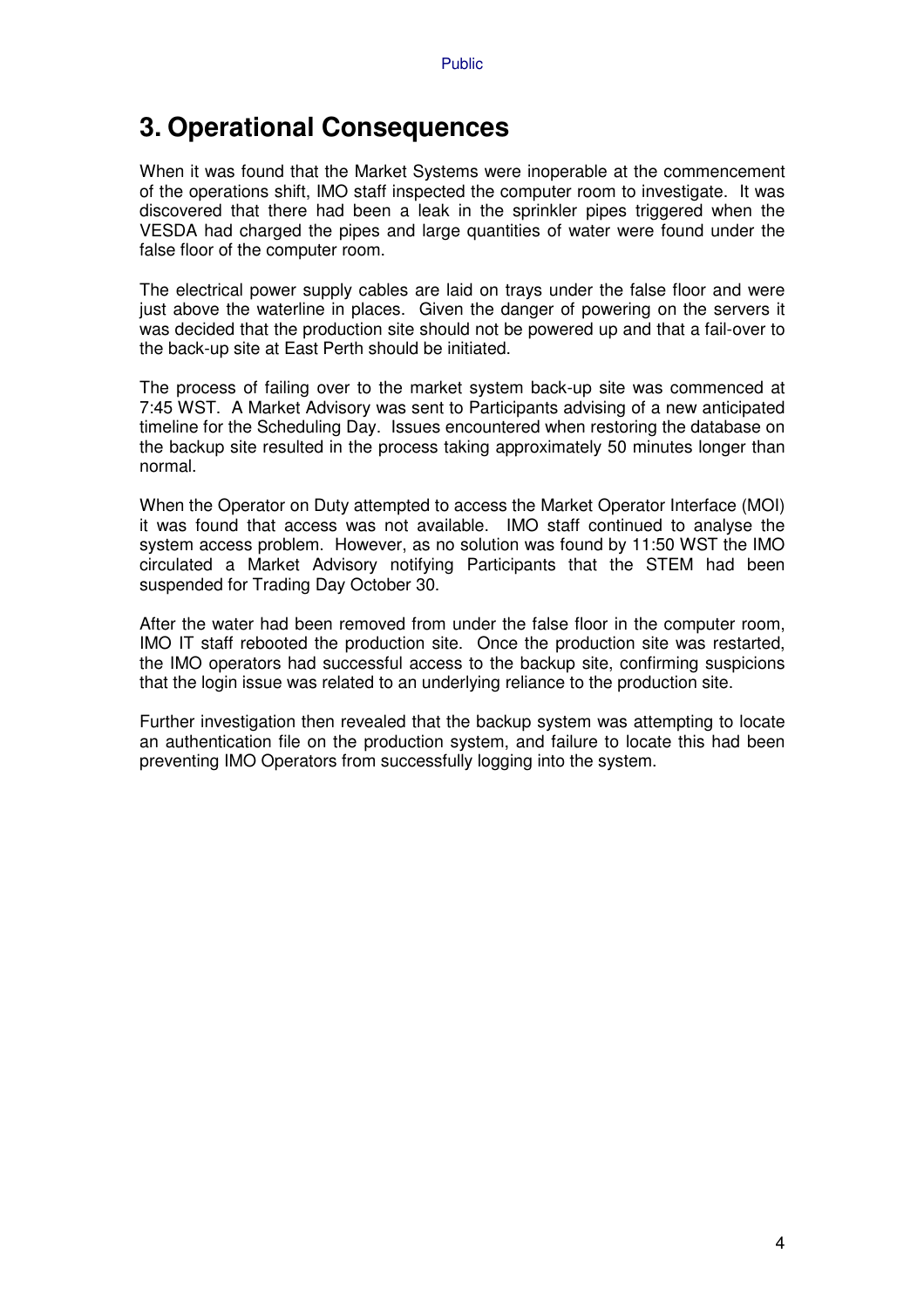# **4. Incident Analysis and Outcomes**

#### **4.1. UPS Issue**

The cause of the fire in the UPS is being investigated by the equipment supplier. It is known that the unit was running at maximum capacity for an extended period. However, this in itself does not explain the subsequent electrical fault.

The damaged UPS was replaced by DTF on the day of the incident with a unit of twice the capacity as the original. The computer room main power outlets are being upgraded to reflect the new capacity of the UPS.

The leakage of the water pipes under the floor has also been resolved.

#### **4.2. Database Recovery**

During the database recovery, difficulty was experienced when the database was being restored. The IMO failover procedures had not previously been developed to distinguish between a "switch-over" and a "recovery", exacerbating the process and leading to unrealistic expectations of failover time.

The failover procedures have now been updated to include this distinction.

### **4.3. Operator Login Configuration File**

As discussed above, one of the configuration settings in the Application Server pointed the Market Operator Interface (MOI) to the Directory Service on the main site rather than the backup site. As a result, operator login to the system failed. Once discovered, this was resolved immediately by pointing the backup Application Service to the correct backup configuration file.

#### **4.4. STEM Suspension**

The Operator on Duty suspended the STEM for the Trading Day 30 October at 11:50 WST on the Scheduling Day. Suspension was required at this time as the recent changes to chapter 6 of the Market Rules only allow the IMO two hours to delay STEM processes and the normal STEM submission window closing time is 09:50. Therefore a valid STEM result could not be determined.

As there were no STEM submissions to determine prices, the half hourly balancing prices were set equal to the same prices seven days earlier, as required under the Market Rules.